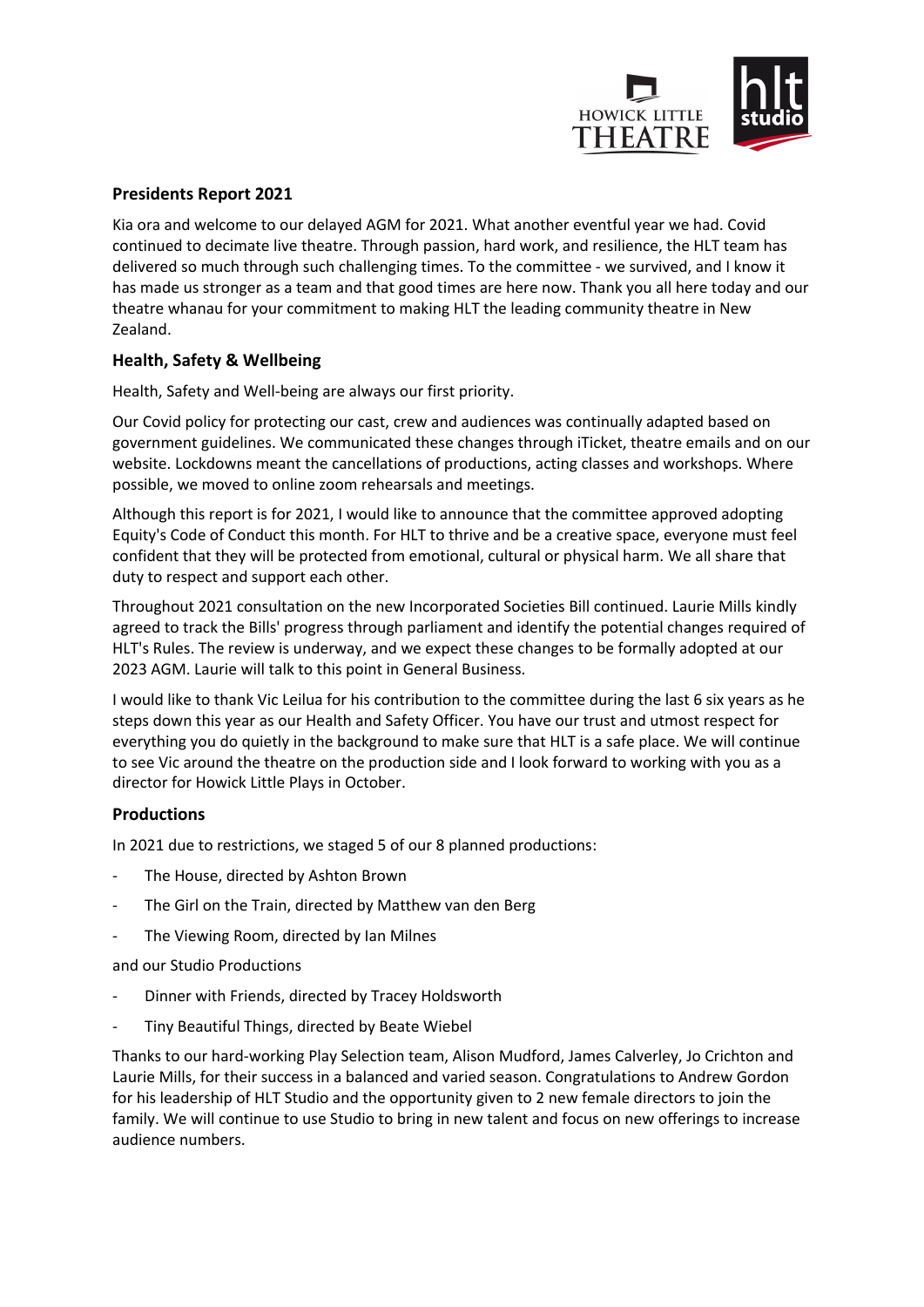

Thanks to our adjudicator, Clare Kelso, who noted: "the skill and commitment of all productions were clearly evident. The standard of acting and direction stays high and the enjoyment of the audiences, obvious." As an "outstanding ensemble piece", Clare awarded THE GIRL ON THE TRAIN Production of the Year for 2021.

# **Communications**

We continued for another year without a Communications Manager. We are lucky to have much of our marketing led by Charmaine in her role as Office Manager, supported by Alison Mudford as newsletter and website editor. During lockdowns, Charmaine developed a new social media marketing plan, and we reached out for a social media coordinator to help gather content and stories. This role is yet to be filled. We are keen to connect people with their passion and interests and encourage you to reach wider to family, friends, and social groups to encourage them to join us.

We lost Emma Love as our creative designer during the year due to other commitments. Thanks to Alison Mulford in her role as Artistic Advisor for exploring alternative options in trying times. We were delighted to have Emma return, as her posters and artwork are recognised as high quality and impactful in promoting HLT.

In 2021, we could not host our usual in-person season launch at our October' Preeves' night. Thank you to Nik Rolls for your hard work coordinating with our directors to create our first online season launch video, which was well-received.

We were also excited to launch TV marketing in the Blue Room, and thank you to Dylan Day for your help getting the technology working so well.

#### **Membership & Events**

Jenny Connors joined the committee in 2021 to face a challenging year with limited opportunities for the committee and members to meet in person to explore ideas and build our member offering. However, her enthusiasm and ideas for the future are already coming to fruition. We have launched new membership cards, branded merchandise (t-shirts, caps and mugs) and planned member events, including new Theatre Tours, working alongside our theatre services and production teams. Watch out for these in 2022.

#### **Grants & Funding**

I would like to thank Howick Local Board and Auckland Council for their continued financial support and an additional funding boost in 2021 to minimise Covid losses. Without funding, we would be unable to exist as a community theatre. Our fixed costs to run theatre services steadily increase yearly, including staffing, ongoing maintenance costs for an aging building and facilities, and ensuring we meet health and safety regulations.

Additional grants we received in 2021 were gratefully received from

- Pub Charity Workshop Garage Door Motor and Roller
- Lion Foundation New foyer furniture
- Auckland Council / Howick Local Board Switchboard and Emergency Lighting Board Upgrade
- Creative Communities Workshops
- Howick Local Board New document centre.